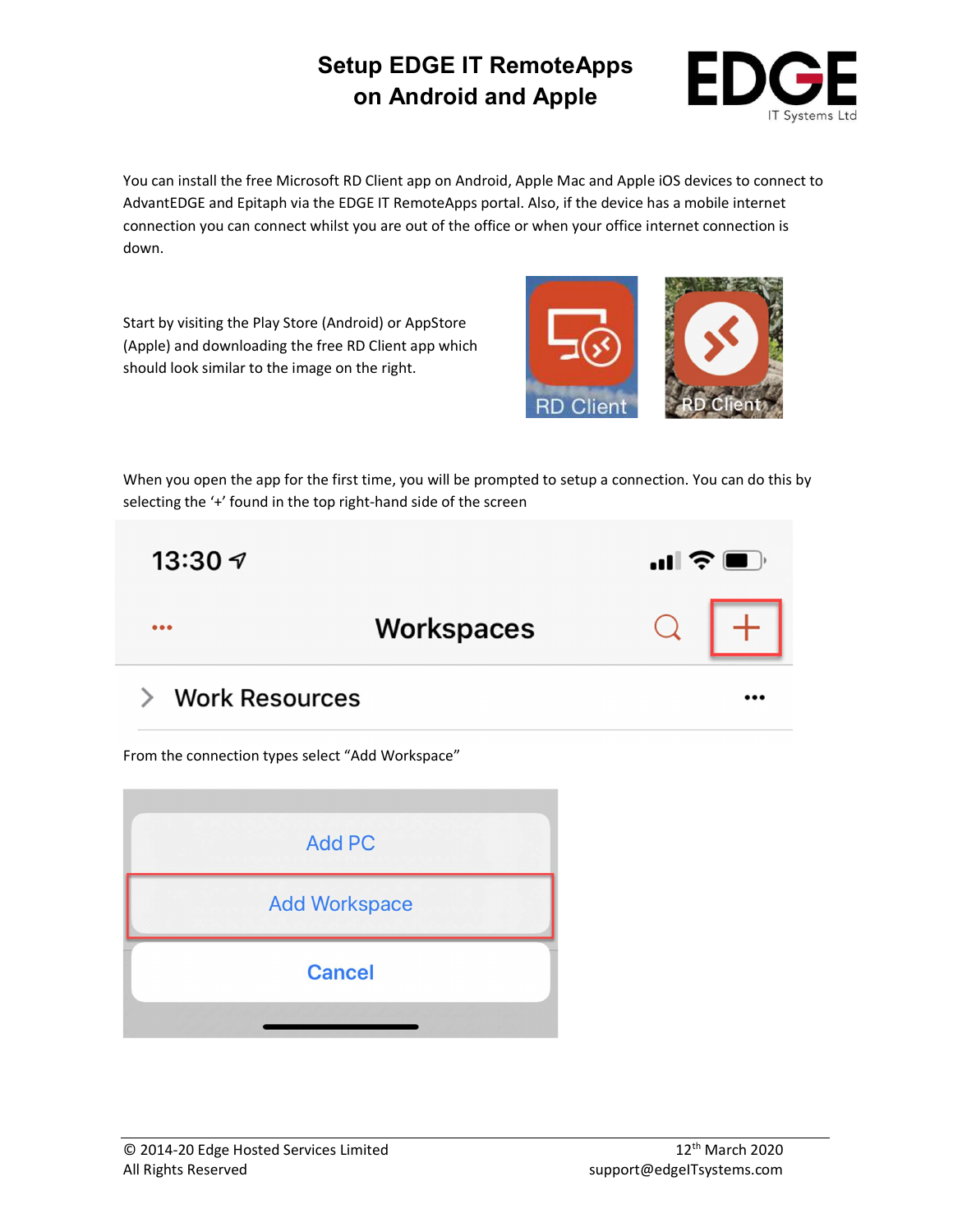

Enter https://rdweb.edgehostedservices.com/RDWeb/Feed/webfeed.aspx in the workspace below:



Links to remote apps, PCs and files will be downloaded and

automatically updated if you add the workspace.

### Click Next

Then enter your account details with your username prefixed by hosted\



Click Save and this will automatically log you on.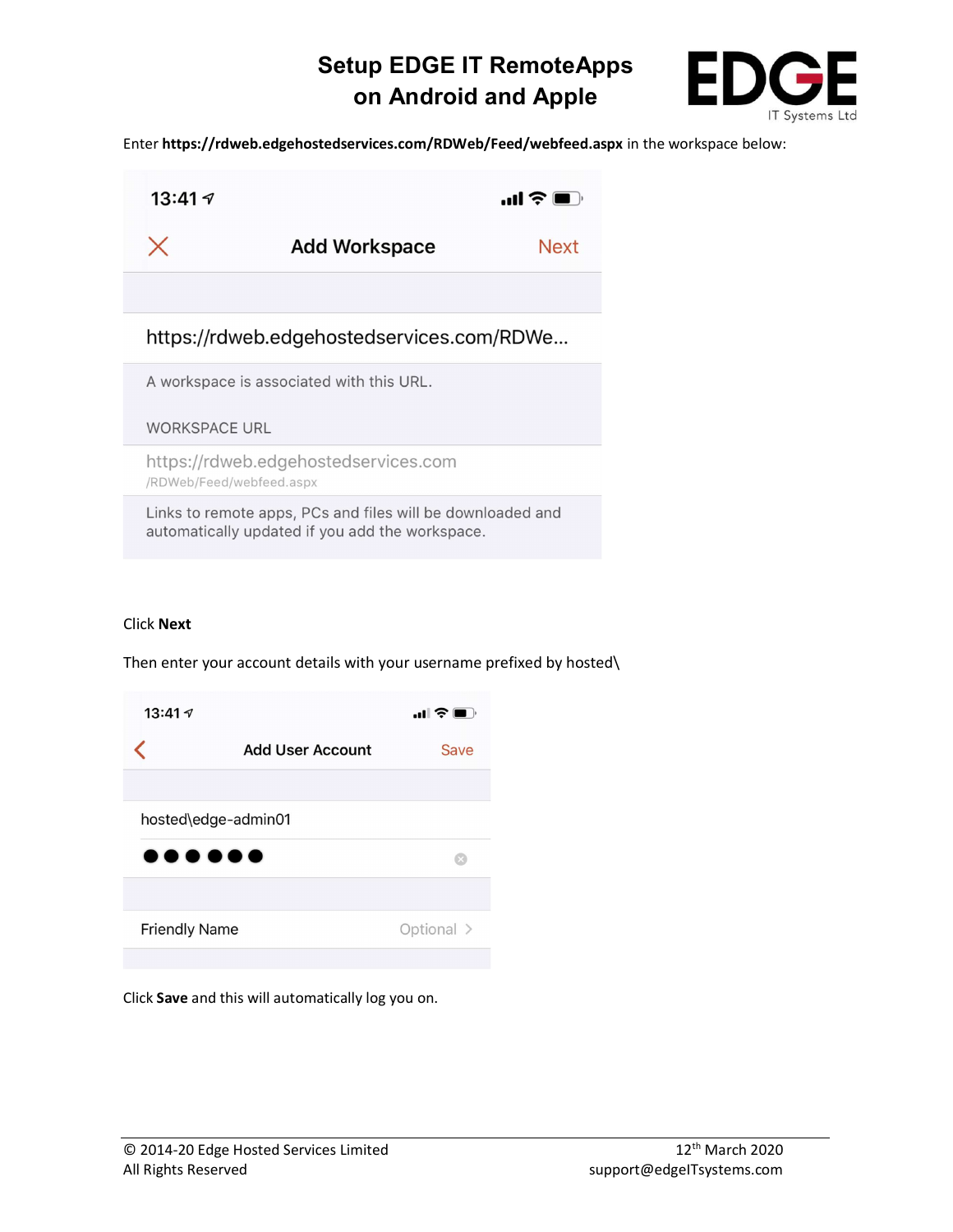

You will then want to click "Next" in the top right to which if you are successful then you should be greeted with your regular folders and module(s).

| <b>RemoteApps</b>                             |        |
|-----------------------------------------------|--------|
|                                               |        |
| Connecting and launching<br><b>RemoteApps</b> |        |
|                                               |        |
| Initiating remote connection                  | Cancel |
|                                               |        |